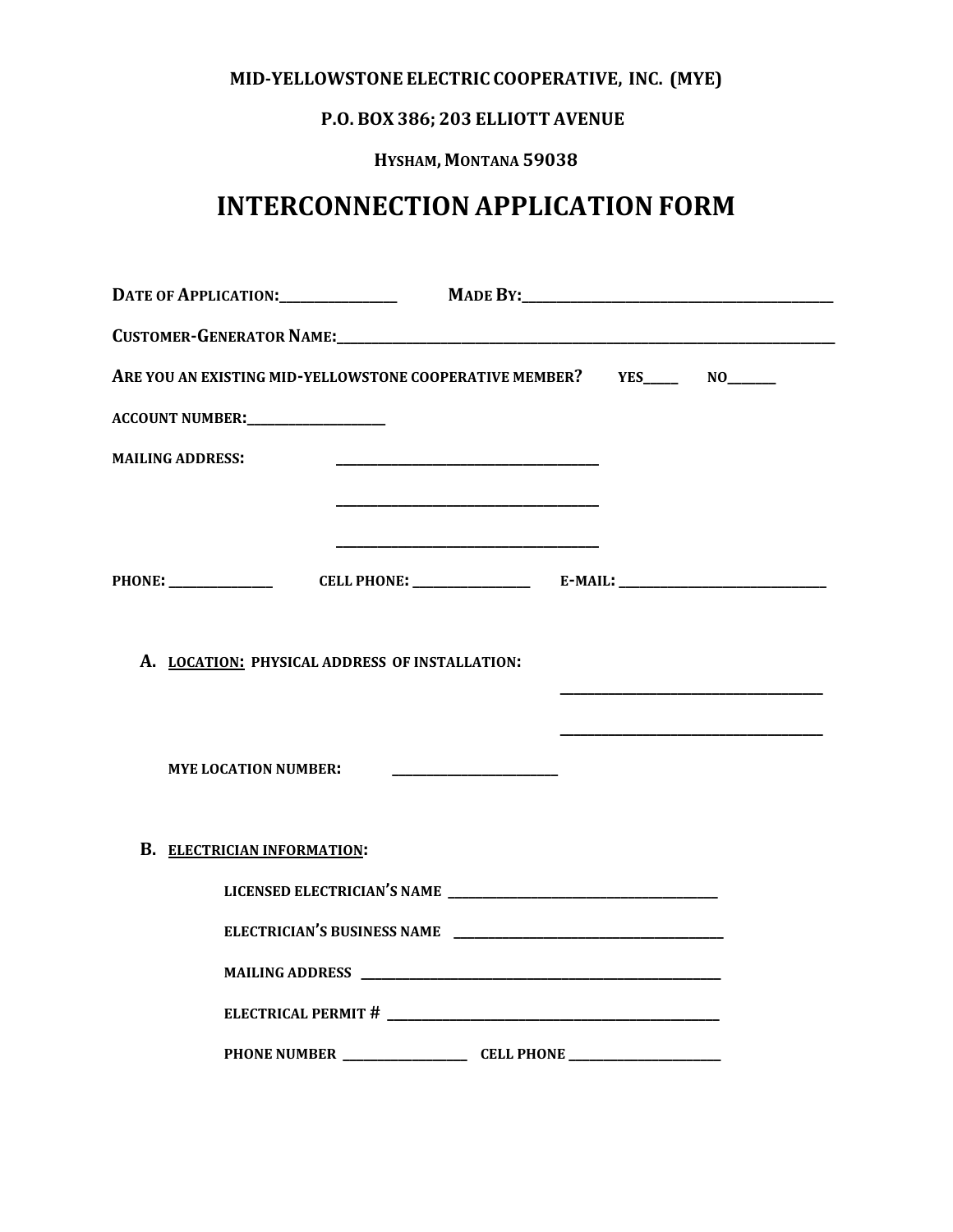## **C. APPLICATION TYPE: CHECK ONE**

| <b>NET METERING</b>         | 1 KW TO 10 KW   |
|-----------------------------|-----------------|
| OF INTERCONNECTION          | 11 KW TO 100 KW |
| <b>LARGE POWER PRODUCER</b> | $>100$ KW       |

#### **D. INSTALLATION TYPE: INPUT KW RATING PER CATEGORY:**

**\_\_\_\_\_ KW WIND TURBINE**

**\_\_\_\_\_ KW HYDROELECTRIC TURBINE**

**\_\_\_\_\_ KW OTHER GENERATION: PLEASE SPECIFY \_\_\_\_\_\_\_\_\_\_\_\_\_\_\_\_\_\_\_\_\_\_\_\_\_\_\_\_\_\_\_**

**\_\_\_\_\_\_\_\_TOTAL KW GENERATION**

## **E. INSTALLATION INFORMATION**

| WIND TURBINE: MAKE__________ MODEL_____________ CAPACITY ________    |  |  |                                                                              |  |  |
|----------------------------------------------------------------------|--|--|------------------------------------------------------------------------------|--|--|
| OTHER: MAKE__________ MODEL______________ CAPACITY _________         |  |  |                                                                              |  |  |
|                                                                      |  |  |                                                                              |  |  |
| F. <u>static inverter</u> make_______ model_________ capacity ______ |  |  |                                                                              |  |  |
|                                                                      |  |  | INVERTER COMPLIANCE: CIRCLE ALL THAT APPLY: IEEE 1547 IEEE 929 UL 1741       |  |  |
|                                                                      |  |  |                                                                              |  |  |
|                                                                      |  |  |                                                                              |  |  |
|                                                                      |  |  |                                                                              |  |  |
|                                                                      |  |  |                                                                              |  |  |
|                                                                      |  |  |                                                                              |  |  |
|                                                                      |  |  | I. BACKUP GENERATION INFORMATION: ANY BACKUP GENERATION INSTALLED? YOR N____ |  |  |
| IF YES, DOES BACKUP HAVE A DOUBLE POLE/DOUBLE THROW SWITCH? YOR N    |  |  |                                                                              |  |  |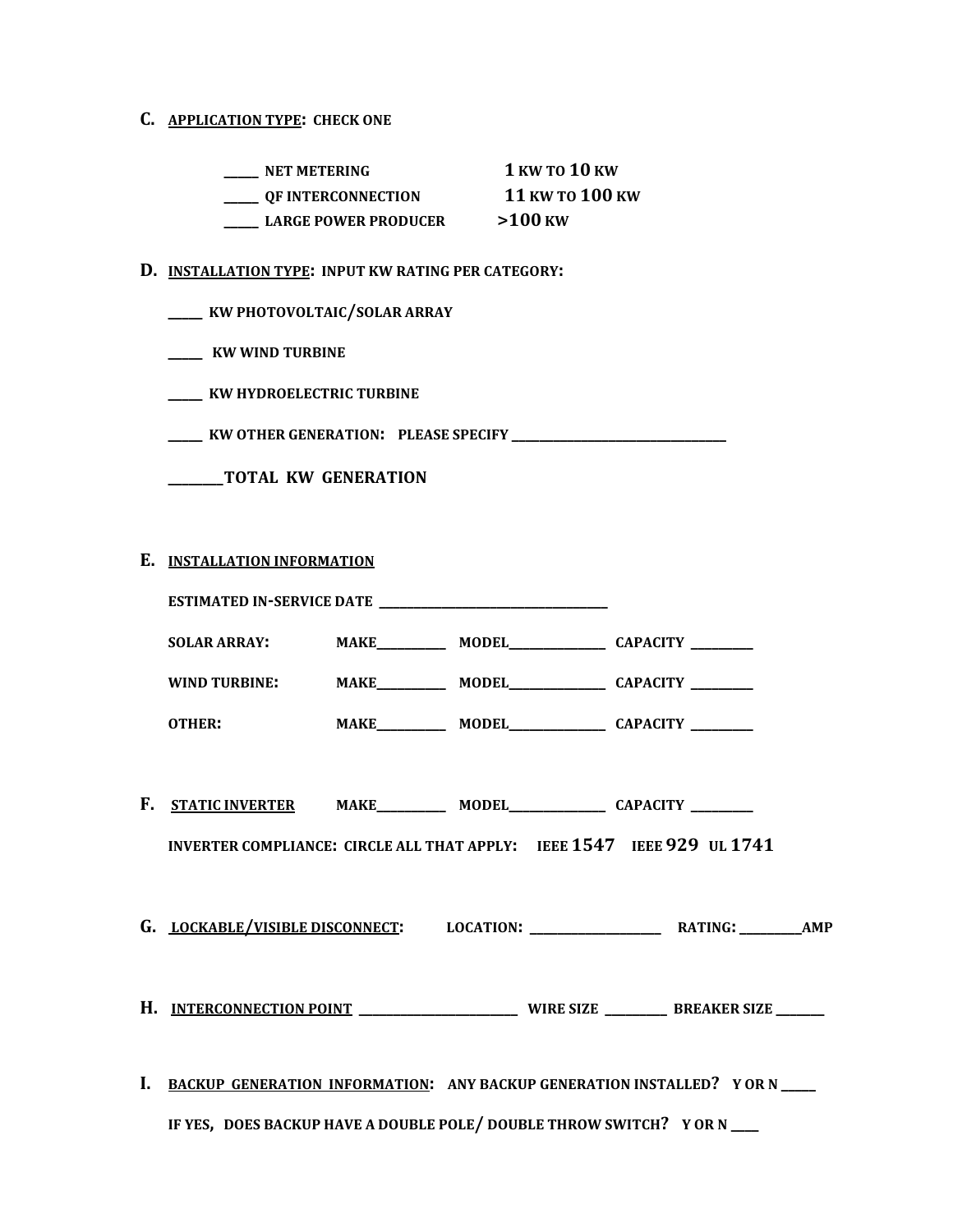**IF YES, BACKUP GENERATION POINT OF CONNECTION \_\_\_\_\_\_\_\_\_\_\_\_\_\_\_\_\_\_\_\_\_\_\_\_\_\_\_\_\_\_\_\_\_\_\_\_\_\_\_\_\_\_\_\_\_\_\_\_\_\_\_\_\_\_**

#### **J. INTERCONNECTION, DISCONNECTION, OPERATIONAL, AND INSTALLATION AND MAINTENANCE:**

**THE CUSTOMER-GENERATOR SHALL BE RESPONSIBLE FOR THE DESIGN, INSTALLATION AND OPERATION OF THE NET-METERING FACILITY. THE CUSTOMER-GENERATOR SHALL PROVIDE THE ELECTRICAL INTERCONNECTION ON THEIR SIDE OF THE METER. THE CUSTOMER-GENERATOR SHALL FURNISH AND INSTALL ON THEIR SIDE OF THE METER, A DISCONNECTING DEVICE CAPABLE OF FULLY DISCONNECTING THEIR NET-METERING FACILITY FROM MID-YELLOWSTONE ELECTRIC'S DISTRIBUTION SYSTEM. THE DISCONNECTING DEVICE SHALL BE LOCATED NEXT TO THE BI-DIRECTIONAL METERING EQUIPMENT AND SHALL BE OF THE VISIBLE BREAK TYPE IN A METAL ENCLOSURE THAT CAN BE SECURED BY A PADLOCK. THE DISCONNECTING DEVICE SHALL BE ACCESSIBLE TO MYE PERSONNEL AT ALL TIMES AND SHALL CONFORM TO NEC STANDARDS. MYE SHALL HAVE THE RIGHT TO DISCONNECT THE NET-METERING FACILITY FROM MYE DISTRIBUTION SYSTEM WHEN NECESSARY IN ORDER TO MAINTAIN SAFE AND RELIABLE ELECTRICAL OPERATING CONDITIONS. ALSO, MYE SHALL HAVE THE RIGHT TO DISCONNECT THE NET-METERING FACILITY IF, IN MYE'S SOLE JUDGMENT, THE OPERATION OF THE NET-METERING FACILITY AT ANY TIME ADVERSELY AFFECTS THE OPERATION OF MYE'S ELECTRICAL SYSTEM OR THE QUALITY AND RELIABILITY OF MYE'S ELECTRIC SERVICE TO OTHER CUSTOMERS. THE NET-METERING FACILITY SHALL REMAIN DISCONNECTED UNTIL SUCH TIME AS MYE IS SATISFIED, IN ITS SOLE JUDGMENT, THAT THE CONDITION(S) CAUSING THE DISCONNECTION HAVE ENDED OR HAVE BEEN CORRECTED. ANY MODIFICATIONS TO THE NET-METERING FACILITY CAN ONLY BE MADE WITH APPROVAL OF MID-YELLOWSTONE ELECTRIC. THE COOPERATIVE SHALL INSTALL, AT ITS EXPENSE, A BI-DIRECTIONAL METER CAPABLE OF NET-METERING. THE CUSTOMER OWNER'S GENERATION FACILITY SHALL MEET THE APPLICABLE SAFETY, POWER QUALITY, AND INTERCONNECTION REQUIREMENTS OF THE MYE, NEC, NESC, IEEE, AND UL STANDARDS.** 

**THE CUSTOMER-GENERATOR SHALL FURNISH, INSTALL, OPERATE AND MAINTAIN IN GOOD ORDER AND REPAIR, ALL WITHOUT COST TO MYE, ALL EQUIPMENT REQUIRED FOR THE SAFE OPERATION OF THE NET-METERING FACILITY OPERATING IN PARALLEL WITH MYE'S ELECTRICAL DISTRIBUTION SYSTEM. THIS SHALL INCLUDE, BUT NOT LIMITED TO, EQUIPMENT NECESSARY TO ESTABLISH AND MAINTAIN AUTOMATIC SYNCHRONISM WITH MYE'S ELECTRIC SUPPLY, AND SUCH EQUIPMENT SHALL AUTOMATICALLY DISCONNECT THE NET-METERING FACILITY FROM MYE'S DISTRIBUTION SYSTEM IN THE EVENT OF OVERLOAD OR OUTAGE OF MYE'S ELECTRICAL SUPPLY SYSTEM. THE NET-METERING FACILITY SHALL NOT CAUSE ANY ADVERSE EFFECTS TO THE QUALITY AND RELIABILITY OF THE SERVICE PROVIDED TO MYE'S OTHER CUSTOMERS.**

**EXCEPT FOR THE BI-DIRECTIONAL METERING EQUIPMENT, ALL EQUIPMENT ON THE CUSTOMER-GENERATOR SIDE OF THE METER, INCLUDING THE REQUIRED DISCONNECT SWITCH, SHALL BE**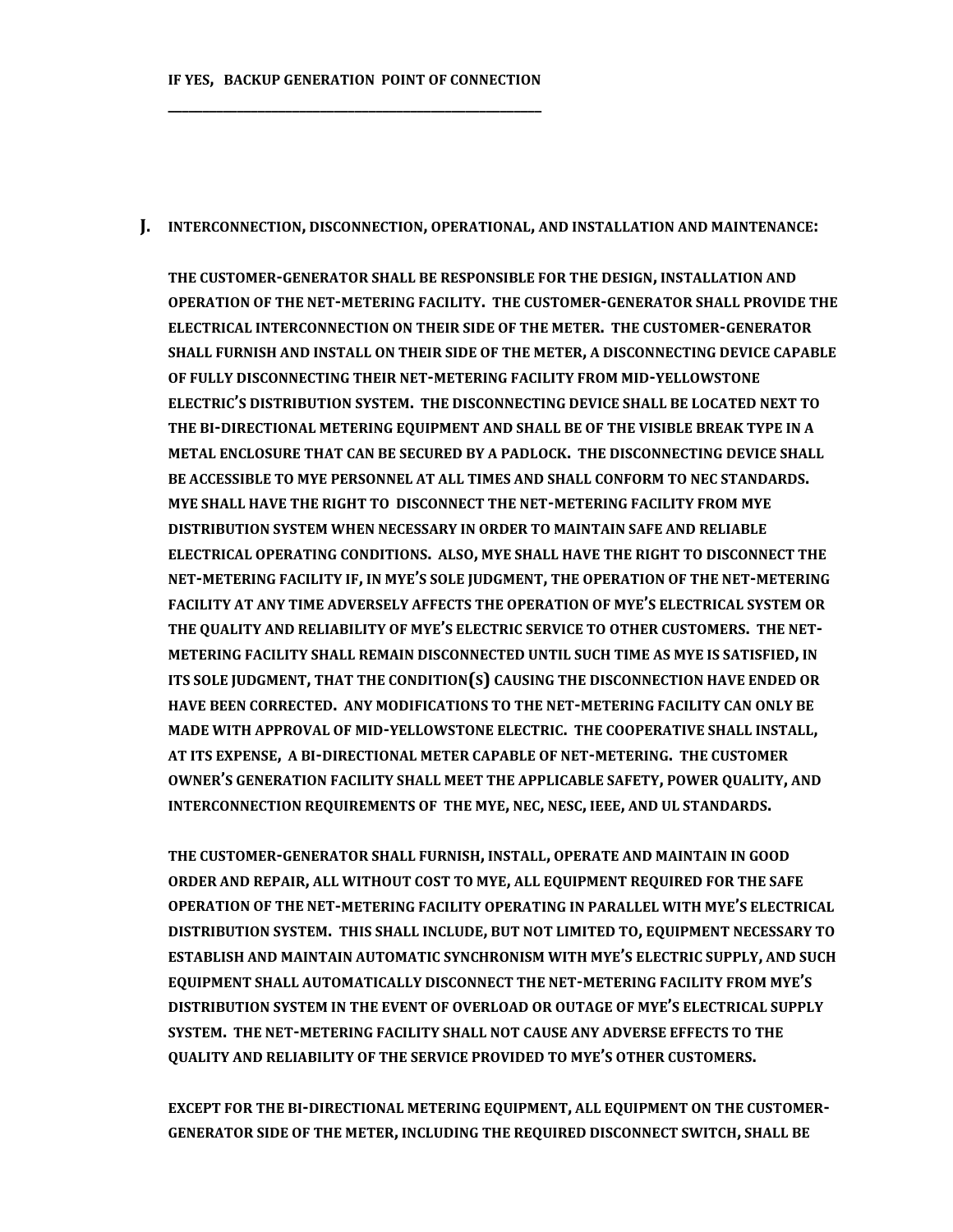**PROVIDED AND MAINTAINED IN SATISFACTORY OPERATING CONDITION BY THE CUSTOMER-GENERATOR, AND SHALL REMAIN THE PROPERTY AND RESPONSIBILITY OF THE CUSTOMER-GENERATOR. MYE SHALL BEAR NO LIABILITY FOR THE CUSTOMER-GENERATOR'S EQUIPMENT OR FOR THE CONSEQUENCES OF ITS OPERATION.**

**EACH PARTY AS INDEMNITOR SHALL DEFEND, HOLD HARMLESS, AND INDEMNIFY THE OTHER PARTY AND THE DIRECTORS, OFFICERS, EMPLOYEES, AND AGENTS OF THE OTHER PARTY AGAINST AND FROM ANY AND ALL LOSS, LIABILITY, DAMAGE, CLAIM, COST, CHARGE, DEMAND, OR EXPENSE (INCLUDING ANY DIRECT, INDIRECT OR CONSEQUENTIAL LOSS, LIABILITY, DAMAGE CLAIM, COST, CHARGE, DEMAND, OR EXPENSE, INCLUDING ATTORNEY'S FEES) FOR INJURY OR DEATH TO PERSONS, INCLUDING THE EMPLOYEES OF EITHER PARTY, AND DAMAGE TO THE PROPERTY, INCLUDING THE PROPERTY OF EITHER PARTY, ARISING OUT OF OR IN CONNECTION WITH (A) THE ENGINEERING, DESIGN, CONSTRUCTION, MAINTENANCE, REPAIR, OPERATION, SUPERVISION, INSPECTION, TESTING, PROTECTION OR OWNERSHIP OF THE INDEMNITOR'S FACILITIES, OR (B) THE MAKING OF REPLACEMENTS, ADDITIONS, BETTERMENTS TO, OR RECONSTRUCTION OF THE INDEMNITOR'S FACILITIES, PROVIDED, HOWEVER, THE CUSTOMER-GENERATOR'S DUTY TO INDEMNIFY MYE HEREUNDER SHALL NOT EXTEND TO LOSS, LIABILITY, DAMAGE, CLAIM, COST CHARGE, DEMAND, OR EXPENSE RESULTING FROM INTERRUPTIONS IN THE ELECTRICAL SERVICE TO MYE CUSTOMERS OTHER THAN THE CUSTOMER-GENERATOR. THIS INDEMNITY SHALL APPLY NOTWITHSTANDING THE ACTIVE OR PASSIVE NEGLIGENCE OF THE INDEMNITEE. HOWEVER, NEITHER PARTY SHALL BE INDEMNIFIED HEREUNDER FOR ITS LOSS, LIABILITY, DAMAGE, CLAIM, COST, CHARGE, DEMAND, OR EXPENSE RESULTING FROM ITS SOLE NEGLIGENCE OR WILLFUL MISCONDUCT.**

# **K. TERM AND TERMINATION**

**THIS AGREEMENT SHALL COMMENCE ON THE DATE OF MYE'S APPROVAL OF THIS APPLICATION IN PART (N), AND SHALL TERMINATE WITH ANY CHANGE OF OWNERSHIP OR BY AGREEMENT OF BOTH PARTIES. IF CUSTOMER-GENERATOR IS IN DEFAULT HEREUNDER, AND FAILS TO CURE THE DEFAULT WITHIN 10 DAYS, MYE HAS THE RIGHT TO TERMINATE THIS AGREEMENT.** 

# **L. REQUIRED INFORMATION:**

## **COMPLETED AND SIGNED INTERCONNECTION APPLICATION**

**COPY OF APPLICANT'S ELECTRICAL PERMIT AS PROOF THE INSTALLATION WILL BE OR HAS BEEN INSPECTED BY A GOVERNMENT ELECTRICAL INSPECTOR**

**ONE-LINE ELECTRICAL DIAGRAM WHICH SHOWS HOW THE GENERATION FACILITIES WILL BE CONNECTED TO MYE'S DISTRIBUTION SYSTEM**

**MYE AND/OR ITS AGENTS WILL NEED TO INSPECT, TEST, AND APPROVE THE INSTALLATION BEFORE FULL OPERATION IS PERMITTED.**